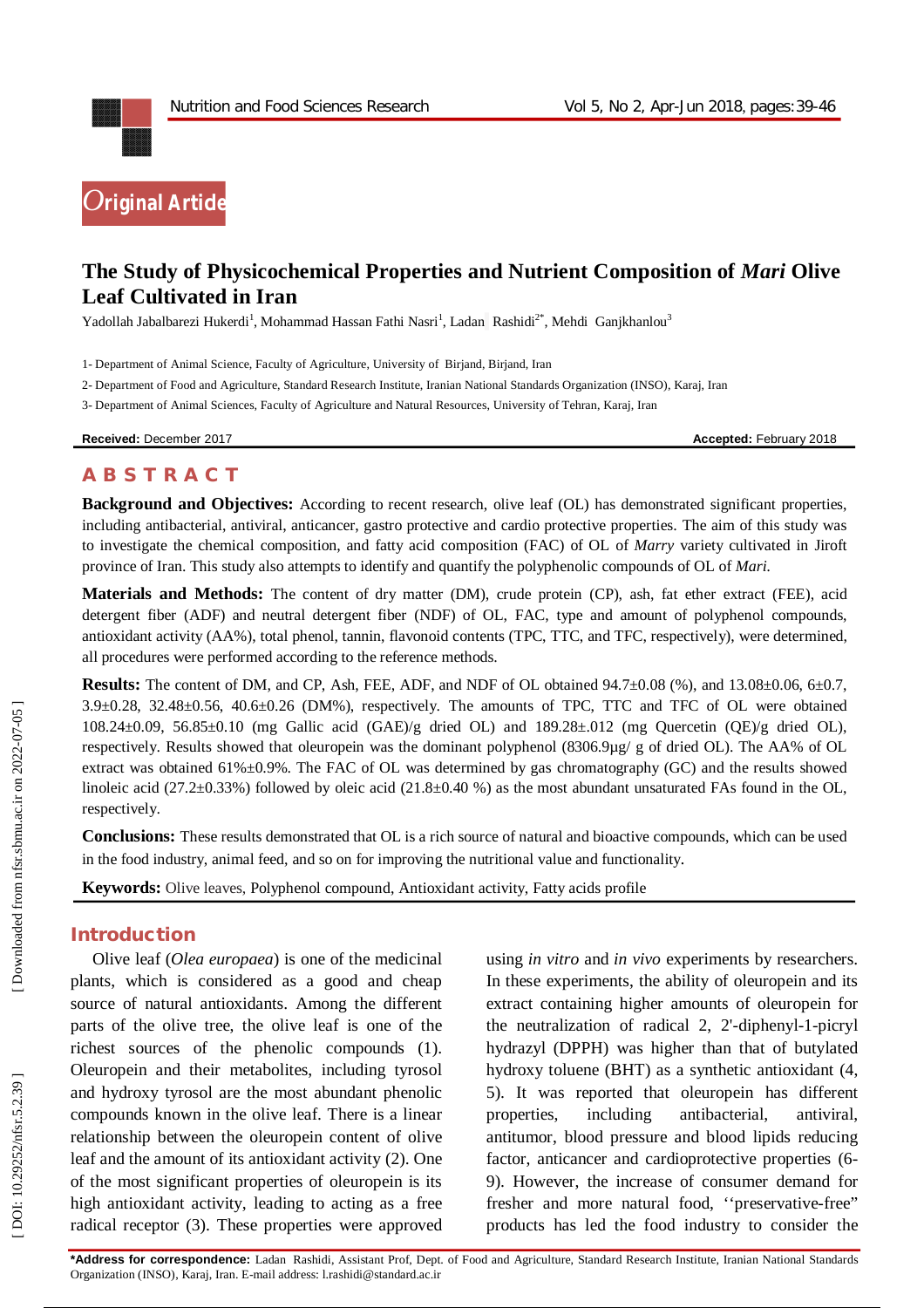incorporation of natural antioxidants in a range of products. The use of natural antioxidants in food industry has the advantage of being more acceptable by the consumers as these are considered as ''non chemical". In addition, they do not require safety tests before being used (10 ). Because of the consumer emphasis on synthetic food additives for their harmful effects on body, it should not be habituated and the natural production should be used (11 ). Some of the related institute of human health (Great Britain Nutrition Foundation, 1992; Department of Health, 1994) have paid attention to the beneficial effects of food containing polyunsaturated fatty acids (PUFA). It was reported that the suitable ratio of omega 6 to omega 3 of fatty acids food can make improve the condition of human health. Many studies were performed for the increase of these fatty acids in the animal products (meat and milk) via changes in omega 3 fatty acids quantity in the animal diets . (12 ). For instance, Abbeddou *et al.* (2011) investigated the modification of milk fatty acid composition of awassi sheep by feeding of agro -industrial byproducts (13 ). They reported that using olive leaf led to an increase of omega 3 fatty acids and conjugated linoleic acid (C18:2 c9, t11) amounts in awassi sheep milk. Also, Botsoglou *et al.* (2010) found that the use of OL in turkey diet improved the meat quality due to the reduction of lipid oxidation in the raw and cooked meat (14 ) .

The aim of this study was to investigate the physochemical properties, fatty acid composition, identification and quantification of the main content of polyphenol compounds, TPC, TTC, TFC and AA% of the selected OL, as named *Mari* variety, which is a national variety cultivated in Jiroft province of Iran.

# **Material s and Methods**

**Materials:** Acetonitrile, orthophosphoric acid, and methanol with the HPLC grade were purchased from the Merck Company (Germany, Berlin). 2, 2 - Diphenyl - 1 -picrylhydrazyl (DPPH) was purchased from Sigma -Aldrich (United States of America, Boston). The reference standard of FAME mixture (C4 -C24), 5 - α -Cholestane, mono -, di -, triglycerides, Cholesterol, β -Sitosterol, Stigmasterol, vanillic acid, vanilin, caffeic acid, quercetin, oleuropein, tyrosol, cinnamic acid, luteolin, catechin, gallic acid, apigenin, and ferulic acid were purchased from Sigma –Aldrich Company. Other materials, including, hexane, glacial acetic acid, chloroform, potassium

iodide (KI), Folin–Ciocalteu reagent, and Hanus solution were also purchased from the Merck Company (Germany).

### **Methods**

**Olive leaf sampling:** Fresh olive leaf (O. *europaea* L., *Marry* variety) was collected from an olive farm of Jiroft province of Iran. OLs were washed with water (three times), dried at room temperature, then finely grounded (Arthur Hill Thomas Co., Philadelphia, PA). Then, powders were kept in a dark, and dry bottle until further analysis.

**Analysis of olive leaves:** Dried powder of OL was analyzed for the determination of dry matter (15 ), ash (16 ), crude protein (17 ) and crude fat diethyl ether extraction (18 ) according to the AOAC methods. In addition, acid detergent fiber and neutral detergent fiber were determined according to the described method by Van Soest *et al*., 1991 (19 ) . (19). For determination of NDF, 0.5g sample in 100 ml of neutral detergent solution plus 50 µl of heat stable amylase (dietary fiber kit; Sigma catalogue Number A3306) was heated to boiling temperature. Sodium sulfite (0.5 g) was added at this point. Sample was heated for 1h and filtered on a coarse sintered glass crucible or Whatman 54 paper (Whatman, Clifton, NJ). The ash content was reported or excluded from the NDF. Also, for determination of ADF, 1g sample was weighed and 100 mL of cold (room temperature) acid detergent solution was added. The mixture was refluxed for 60 minutes from onset of boiling. Then the content was filtered on the coarse sintered glass crucible or Whatman 54 paper (Whatman, Clifton, NJ). Samples were ground through a 1mm screen.

**Preparation of extract:** For this purpose, 1g of OL powder was weighted in a 250 flask and 10 mL of the methanol solution (80%) was added to the flask content. Then, flask was put in the ultrasonic bath for 15 minutes. The extract was centrifuged at 5000 rpm for 5 minutes. The OL was filtered with a Millipore membrane filter (0.45 mL) prior to HPLC analysis. Analysis of OL extract polyphenol compounds was performed at 280 nm at room temperature. The detection of tyrosol, p -coumaric acid, quercetin, caffeic acid, vanillin, catechin, vanillic acid, gallic acid, oleuropein, rutin, luteolin, luteolin 7 - O glucoside, apigenin and cinammic acid was made by comparison of their retention times and UV -vis spectra with those obtained from standards (COI/T.20/Doc No 29 – 2009) (20 ) .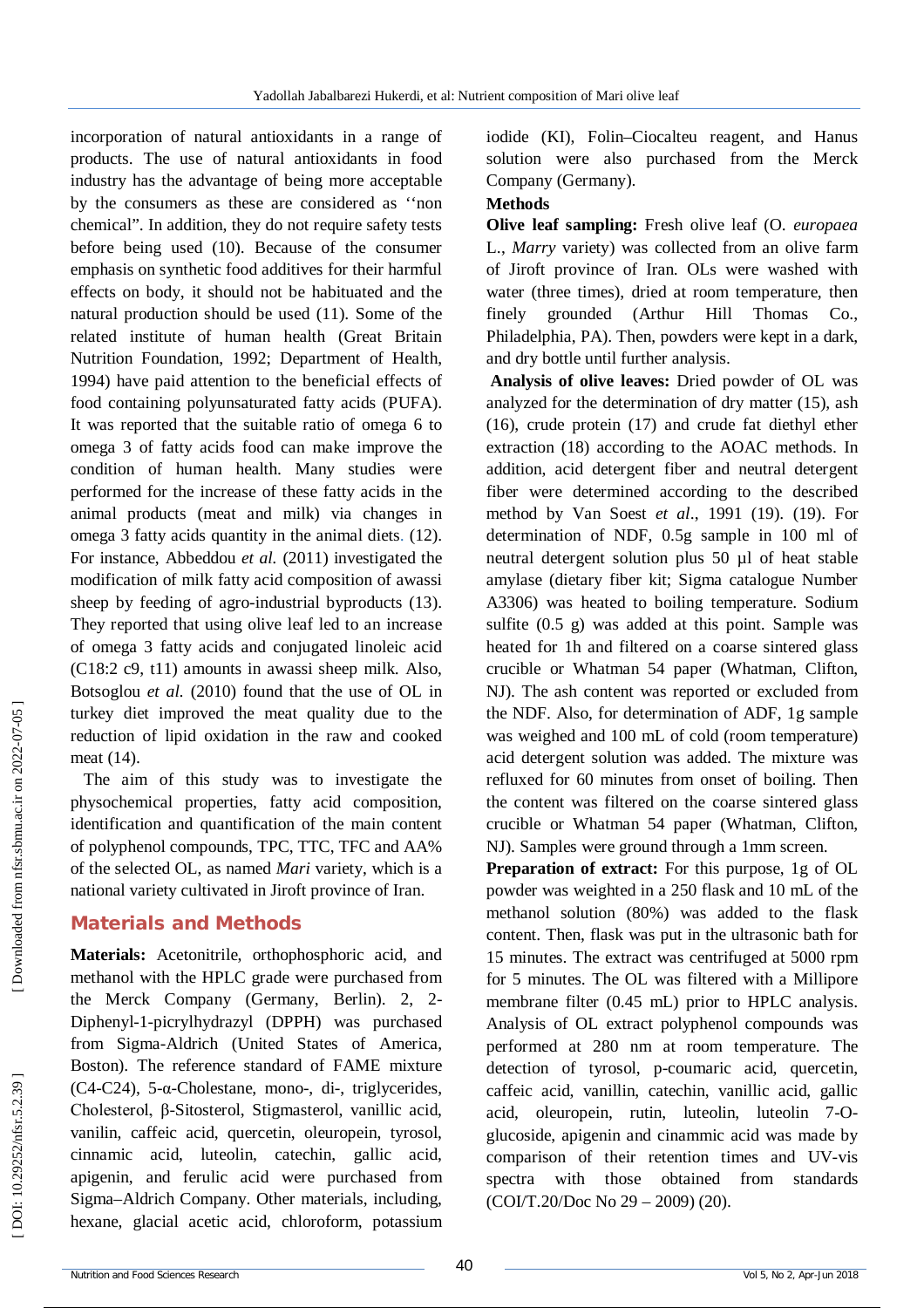**Calibration curves of each polyphenol compound:**  For detection and quantification of each polyphenol compound of OL, calibration curves of each phenolic compound were obtained by preparation of their stock solutions with concentration of 1 mg/mL. Then, concentrations of 10, 20, 30, 40, 50, and 100  $\mu$ g/mL were prepared by dilution of each stock solution. Twenty  $\mu$ L of each prepared concentration was injected to HPLC -9100 (Young Lin, Korea) equipped with UV detector.

H**PLC condition:** Separation of polyphenol compounds was carried out using HPLC (Young Lin, South Korea), equipped with a reversed phase C18 analytical column C18-WP (Column: 4.6 mm  $\times$  250 mm, 100 A $^{\circ}$ , 5 µm), and UV detector (at 280 nm). Mobile phases consisted of deionized water with 2% orthophosphoric acid (solvent A), and acetonitrile and methanol (50:50  $(v/v)$  (solvent B) at a flow rate of 1.0 mL/min. The following gradient was applied:

| Time (minute) | A%       | B%  |
|---------------|----------|-----|
| Initial       | 96       |     |
| 40            | 50       | 50  |
| 45            | 40       | 60  |
| 60            |          | 100 |
| 70            | 0        | 100 |
| 72            | 96<br>96 |     |
| 82            |          |     |

**DPPH assay:** The antioxidant activity of the OL extract was determined according to the method developed by Arabshahi *et al*. (2007) (21 ). For this purpose, 1 mL of DPPH methanolic solution (0.135 mM) was mixed with 3 mL of OL extract. Then, the mixture was vigorously vortexed and kept for 30 minutes at 25ºC in darkness. The absorbance of extract was measured at 517 nm by UV/VIS spectrometer (Lambda 25 –Perkin Elmer, USA). Then, the percentage of DPPH scavenging relative to control was calculated using the following equation. All experimentations were done in triplicate.

DPPH scavenging activity (%) = (Absorbance of Control - Absorbance of sample)/ (Absorbance of control)  $\times$  100

**Determination of Total Phenolic Content (TPC):**  TPC of OL extract was determined by colorimetric assay. Briley, 200 µL of an aliquot OL extract was mixed with deionized water (800 µL) as well as Folin -Ciocalteu reagent (100 µL), respectively. The mixed solution was then incubated for three minutes in room temperature. Then, 300 µL sodium carbonate

 $(Na_2CO_3)$  (20%  $(w/v)$ ) was added and incubated for 2 hours in darkness at 25ºC. The absorbance of the extract was determined at 765 nm with UV/vis spectrometer. The calibration curve of Gallic acid  $(GA)$  standard was obtained in the range  $0 - 100$  mg/L and calibration curve equation was obtained  $Y=$ 0.0154X,  $R_2 = 0.9936$ . Total phenolic content was expressed in mg GA equivalent to per g of dry matter (22).

**Determination of Total Tannins Content (TTC):**  For this purpose, 100 µL of aliquot OL extract was added to 750 µL distilled water and then 500 µL Folin -Ciocateu reagent as well as 1000 µL of sodium carbonate  $(Na_2CO_3)(35\% (w/v))$  was added. Then, the mixture was shaken and diluted with distilled water and then incubated for 30 minutes at 25ºC. The absorbance of OL extract was determined at 725 nm by UV/Vis. As already mentioned above, calibration curve of the GA standard solution was prepared in the range 0 - 100 mg/ GA. Finally, TTC was expressed as GAE/g dry matter (22).

**Determination of Total Flavonoid Content (TFC):**  Total flavonoid content was determined using the method described by Mohammed *et al*. (2015) (19). An aliquot of 0.5 mL of 2% Alcl <sup>3</sup> prepared in ethanol solution was added to 0.5 mL of sample solution, followed by measuring the absorbance at 420 nm, after 1 h of incubation at room temperature. Total flavonoid content was calculated as quercetin equivalent (mg/g) from a calibration curve.

**Fatty Acid Composition (FAC) of OL:** For determination of FAC of OL, 0.1 g of powder was weighted and 0.1 mL alcoholic potassium hydroxide (11.2 g KOH in 100 mL pure methanol) was added to the sample. Then, 1 mL hexane was added to the suspension and mixed. The mixture was vortexed for 1 min and put in the water bath at 50°C for 15 min. Finally, the transparent upper layer of the suspension was separated and poured in the vial for the analysis by GC (Young Lin 6500, Korea). The column of GC was Cp-sil 88 capillary column (60 m  $\times$  0.25 mm, 0.25 m film thickness, Agilent Technologies, USA). The detector and injector temperatures were set at 320°C and 280°C, respectively. The Initial oven temperature was set in  $165^{\circ}$ C and was linearity increased to 210 ◦C at a rate of 5 ◦C/min. Peaks were identified by comparing their retention times with those of an authentic standard mixture.

**Statistical Analysis:** All data were statistically analyzed with SPSS version 11statistical software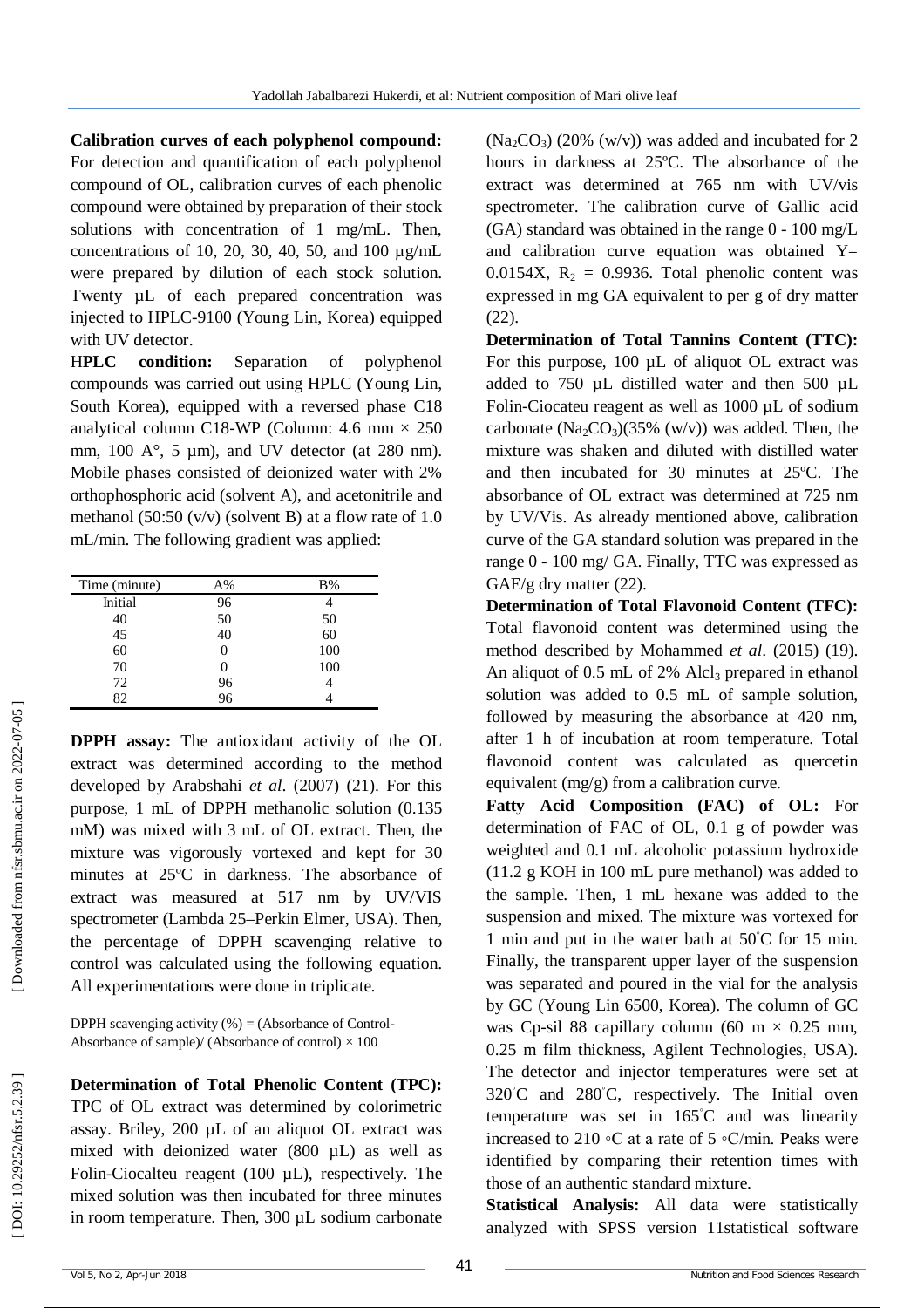package and expressed as means  $\pm$  standard deviation (SD). All tests were performed in triplicate. Statistical significance was declared at p<0.05. In addition, all tests were performed in Microsoft Excel.

#### **Results**

Results of determination of physicochemical properties, including DM, CP, Ash, FEE, ADF and NDF content, of *Mari* olive leaf from Jiroft province of Iran are shown in Table 1. In addition, results of determination of Total phenolic (TP), flavonoid (TF) and tannin (TT) content of OL methanolic extract are presented in Table 1.

**Table1.** Chemical composition and major classes of phytochemicals in *Mari* olive leaf

| Chemical Composition (%)  | OL.              |
|---------------------------|------------------|
| Dry matter                | $94.70 \pm 0.08$ |
| <b>Fat Ether extract</b>  | $3.90 + 0.28$    |
| Protein                   | $13.08 \pm 0.06$ |
| Ash                       | $6.00 \pm 0.70$  |
| Acid detergent fiber      | $32.48 + 0.56$   |
| Neutral detergent fiber   | $40.60 + 0.26$   |
| Phytochemicals            |                  |
| Total phenol $(mgGAE/g)$  | $108.24 + 0.09$  |
| Total flavonoid $(mgQ/g)$ | $189.28 + 0.12$  |
| Total tannin (mgGAE/g)    | $56.85 \pm 0.10$ |
| Antioxidant activity      |                  |
| DPPH $(\%)$               | $61.00 \pm 0.10$ |

Furthermore, type and amount of detected polyphenolic compounds of OL are presented in **Table 2**. Results showed that oleuropein followed by Cinnamic acid and then hydroxytyrosol were predominant phenolic compounds in *Mari* OL.

**Table 2.**  Polyphenolic compound of OL

| Polyphenolic compounds | (% )             |                  |
|------------------------|------------------|------------------|
|                        |                  | $\mu$ g /g dried |
|                        |                  | OL               |
| Hydroxy tyrosol        | $4.10 \pm 0.01$  |                  |
| Tyrosol                | $0.90 \pm 0.02$  | 11.82            |
| Gallic acid            | $0.90 \pm 0.03$  | 10.46            |
| Catechin               | $1.80 \pm 0.11$  | 21.52            |
| Syringic acid          | N.D              |                  |
| Caffeic acid           | $1.60 \pm 0.14$  | 14.40            |
| Vanillin               | $1.00+0.04$      | 5.14             |
| Vanillic acid          | $1.60 \pm 0.03$  | 17.98            |
| P. Cumaric acid        | $4.00 \pm 0.15$  | 8.81             |
| Ferulic acid           | $11.80 \pm 0.21$ | 100.45           |
| Rutin                  | $3.10 \pm 0.18$  |                  |
| Verbascoside           | $10.40 \pm 0.30$ |                  |
| Oleuropein             | $40.50 \pm 0.51$ | 8306.90          |
| Cinnamic acid          | $4.40 \pm 0.08$  | 6.26             |
| Quercetin              | $1.60 \pm 0.02$  | 16.31            |
| Luteolin               | $1.30 \pm 0.03$  | 18.05            |
| Apigenin               | $0.70 \pm 0.02$  | 6.13             |
| Others                 | $10.30 \pm 0.10$ |                  |
| M. D. Mot dotootad     |                  |                  |

N.D: Not detected

The fatty acids composition of *Mari* OL is presented in Table 3. The results showed the major saturated fatty acids in OL was palmitic acid (C16:0)  $[(23.3\pm0.15)$  %]. In addition, the known unsaturated fatty acids were linoleic acid (C18:2)  $[(27.2 \pm 0.33)]$ %], oleic acid (C18:1) [(21.8±0.40) %] and linolenic acid (C18:3)  $[(12.5 \pm 0.20)$  %]. The results showed that *Mari* OL had high amount of unsaturated fatty acids  $[(65.9\pm0.93)$  %].

**Table 3.** Fatty acids composition of *Mari* OL

| Fatty acids compound              | Fatty acids amount |
|-----------------------------------|--------------------|
|                                   |                    |
|                                   | $(\%)\pm SD$       |
| C <sub>14:0</sub>                 | $1.90 + 0.03$      |
| C14:1 Cis                         | $0.40 + 0.01$      |
| C16:0                             | $23.30+0.15$       |
| C <sub>16:1</sub> C <sub>is</sub> | $2.10+0.04$        |
| C17:0                             | $0.80 + 0.01$      |
| C18:0                             | $3.60 + 0.45$      |
| C18:1 Cis                         | $21.80 + 0.40$     |
| C18:2 Cis                         | $27.20 + 0.33$     |
| C18:3 Cis                         | $12.50+0.20$       |
| C20:0                             | $2.90+0.06$        |
| C20:1Cis                          | $1.90 + 0.02$      |
| C22:0                             | $1.50+0.05$        |
| Total saturated                   | $34.00+0.45$       |
| Total unsaturated                 | $65.90 \pm 0.93$   |

#### **Discussion**

Jiroft is a city which located at 28.4166700 (latitude in decimal degrees), and 57.7500000 (longitude in decimal). Jiroft is about 650 -metres above the sea level and its weather is very warm in summer and moderate in winter.

Cavalheiro *et al*. ( 2015) reported the amount of determined CP, FEE, and Ash contents of different OL cultivars, including *Arbosana, Ascolano, Grappolo, Koroneiki*, *Negrinha do Freixó* varieties from Southern Brazil (23 ). The amounts of CP, FEE and Ash were in the range of 10.50 -13.10, 9.13 -9.80 and 4.65 -6 (DM%), respectively. Also, the CP, EE, and Ash contents of olive leaves of a Spain variety have been reported (in order) as 7, 3.21 and 1.62 (DM%) by Garcia *et al.* (2003) (24); and 10, 5.64 and 12 (DM%) by Molina -Alcaide and Yáñez -Ruiz, (2008) (25 ).

The ash quantity of olive leaf is considered higher than other vegetal products such as pumpkin and watermelon seed kernels (3.21% and 3.6%, respectively) (26 ) . Molina -Alcaide and Yáñez -Ruiz, (2008) reported that the ADF and NDF contents of olive leaf were obtained in the range of (A review: many varaities) 30.2 and 40.6 (DM%), respectively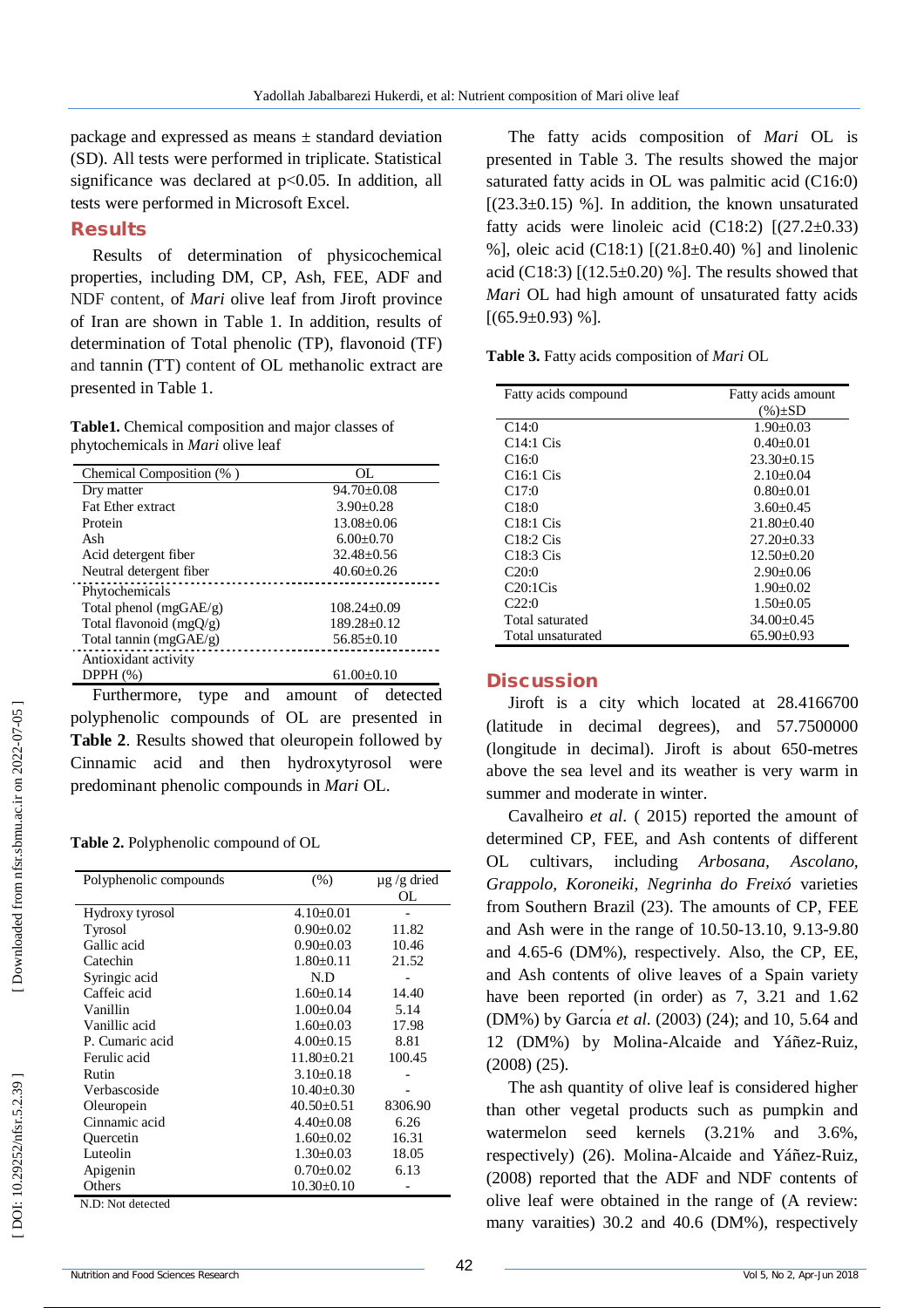(25 ). These results are in agreement with the obtained results for the ADF and NDF of *Mari* variety. It was reported that the chemical composition of OLs depends on the year, season, variety, proportion of branches, storage condition, drying procedure, climatic conditions, moisture content, and degree of contamination with soil and oils (27, 28 ). It is well known that the mentioned parameters are so important factors which can be influenced on physicochemical properties of OL.

The amount of TPC of *Mary* variety OL was higher than that of reported for *Chétoui* variety 24.36 (29) and 28.82 mg GAE g<sup>−1</sup> (23), respectively. It may be depending on the climatic conditions and variety of OLs. For instance, Teleszko and Wojdyło, (2015) suggested that the synthesis of polyphenolic compounds in plants depends on the degree of sunlight exposure and water relations during the vegetation period (30 ). In addition, Tattini *et al*. (2004) found an interesting phenomenon, the Ligustrum vulgare leaves from the shaded side of a bush (light exposure 6%), contained 3 -fold less polyphenols than those of grown under full sunlight exposure (100%) (31 ). Also, Abbeddou *et al*. (2011) reported that TPC of OL is higher than that of other agricultural by -products, including lentil straw, atriplex leaves, Olive cake and tomato pomace (32 ). The use of OL as animal feed is a common practice in dry and semi -dry areas (33 ) which use OL in animal diet, which improved animal products (milk and meat) quality by decreasing the lipid oxidation due to antioxidant activity of OLs phenolic compounds .

In addition, flavonoids are widely distributed groups of polyphenolic compounds which are identified in recent years as antioxidants in various biological systems. It is well known that one of the important effects of flavonoids is the scavenging of oxygen -derived free radicals, which can prevent damage caused by free radicals, including experimentally induced gastric mucosal injury. Several studies have shown the importance of flavonoids structure as antioxidants and anti -radical compounds (34 ). Paiva -Martins *et al.* (2014) reported that the TFC of OL (Portugal variety) was 2.17 mg/g of DM (35 ). Also, it was determined that TFC of a OL Tunisia variety was obtained in the range of 56.57 ± 6.0 to 125.64 ± 3.36 by Salah *et al*. (2012) (36 ). The variation found in the flavonoid content of the OLs extract was related to the different methods applied

for extraction of flavonoid (extraction technique, solvent nature and time of extraction) and also the effect of sample origin. Finally, both flavonoid and phenolic compounds from olive leaf are known to have diverse biological activities and may also be responsible for the pharmacological actions of olive leaf or, at least, for synergistically reinforcing those actions (29 ) .

Tannins are a complex group of water -soluble polyphenolic compounds arising from the metabolism of plants. Tannins are present in several feed resources used for ruminant feeding. Luciano *et al.* (2009) reported that tannin improved colour stability of lamb meat through antioxidant properties (37 ). The amount of OL tannins was reprted 3.16 mg/g of DM by Abbeddou *et al*. (2011), which is much lower than the obtained result of the present research (32 ) . This result depends on the natural climatic conditions of the varieties.

It is well known that the DPPH assay has been widely used to evaluate the free radicals, scavenging ability of various natural products with antioxidant properties and has been accepted as a model compound for free radicals originating in lipids (38 ). The results of DPPH radical scavenging assay revealed that the extracts by hydrogen and/or electron donation, might prevent reactive radical species from reaching biomolecules such as lipoproteins, polyunsaturated fatty acids (PUFA), DNA, amino acids, proteins and sugars in susceptible biological and food system (21 ). The antioxidant activity of OL extract (variety of Sevillano, Lorestan, Iran) was 38.21% which is reported by Mohagheghi *et al*. (2011) (39 ). This may be related to the higher amount of oleuropein content of *Mari* OL. Also, lee *et al*. (2009) reported the antioxidant activity of alcholic extract of OL is associated with high levels of phenolic compounds such as oleuropein (38 ). Also, Benavente -Garcıa *et al.* (2000) reported that synergy between flavonoid, oleuroposide and phenol leads to greater antioxidant activity than vitamins C and E (40).

It was reported that the quality and quantity of different polyphenol compounds present in OL extract depend on cultivar and process of OL after harvesting (41). Recent research demonstrated that polyphenolic compounds in OL are responsible for many biological activities such as antioxidant, anti -inflammation, anti microbial, anti anticancer and also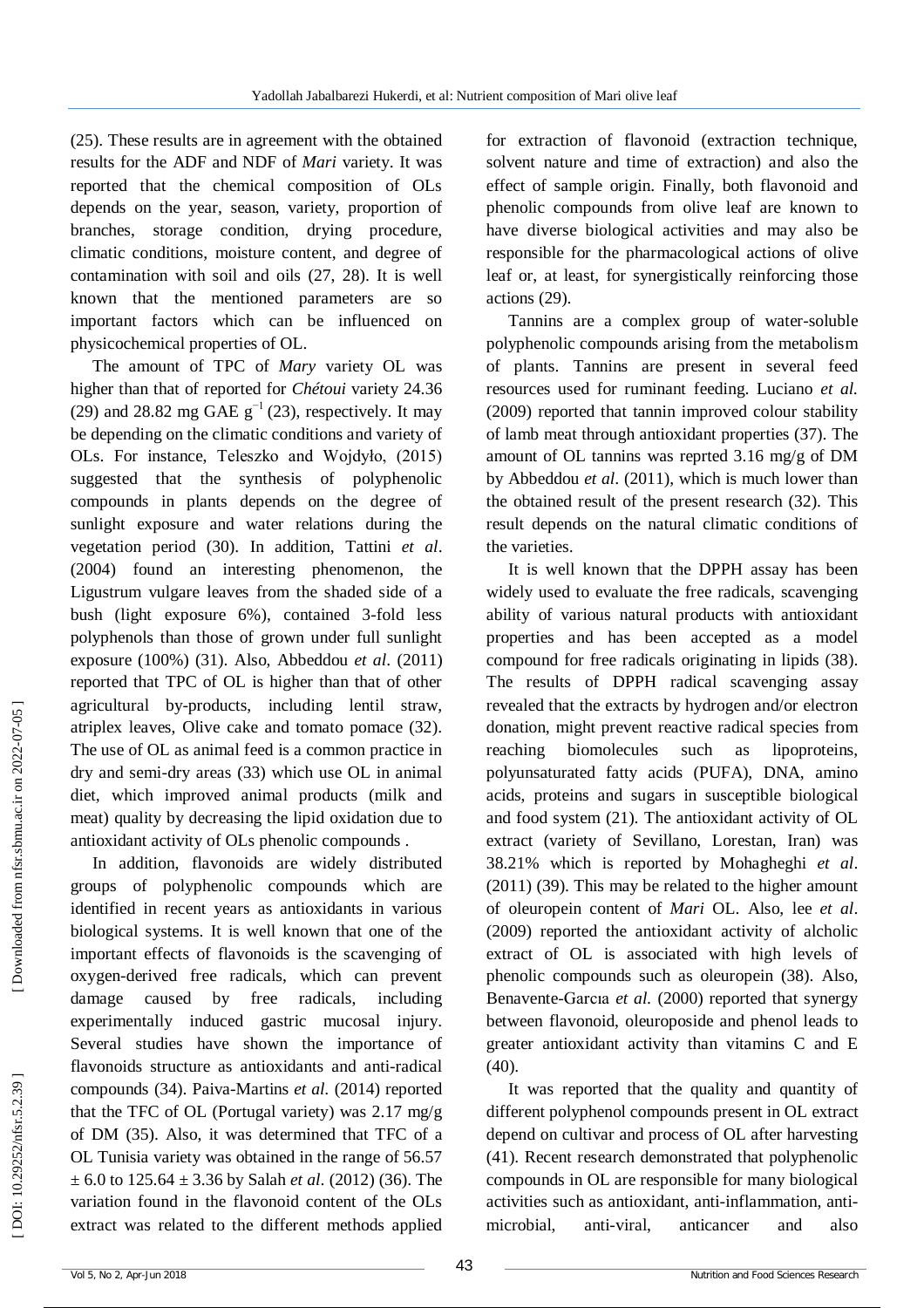cardioprotective effects (42 ). The main polyphenolic compound in OL is oleuropein (41 ). The content of oleuropein in OL is high and is approximately 8 to 14% of dried leave weight (43 ). Result of this research showed that the amount of oleuropein was 8306.9 µg/g dried OL which constitued 40.5% of total concentration of polyphenolic compounds existed in *Mari* OL. The amounts of OL oleuropein repoted by Garcıa *et al.* (2003) (24 ) and Dekanski *et al.* 2009 (44 ) were 24.54% and 19.8% of total concentration of present polyphenolic compounds, respectively. Among the existed phenolic compounds in olive oil, oleuropein and their derivative from its hydrolysis have the most biological importance. Oleuropein have several drug effects, including antioxidant, anti inflammation, anti -microbial, anti -viral, anticancer effects (45 ). Furthermore, oleuropein also have cardioprotective, anti ischemic anemia and fat decreasing effects (46 ). The quantifed and identified polyphenolic compounds by Garcia *et al*. (2003) were oleurocid (oleuropein and verbascosid), flavon (luteolin and apigenin), flavonol (rutin), flavan - 3 -OL (catechin) andsubstituted phenol (tyrosol, hydroxyl tyrosol, vanillin, vanillic and caffeic acid) (24 ) .

The polyunsaturated fatty acids, including the omega -3 and omega -6 families detected in the plants constitute an important class of phytochemicals due to their generalized beneficial health effects (47 ). Linoleic acid has beneficial properties for the skin, including anti -inflammatory, acne reduction and moisture retention properties (48 ). Many researchers have found evidence that linoleic acid is related to a lower risk of cardiovascular diseases (49 ). Thus, the olive leaf extracts containing polyunsaturated fatty acids, constitute a potential source of fatty acids which can be used to manufacture dietary supplements.

A few studies have been carried out to evaluate the fatty acid composition of OL. For instance, Tsiplakou and Zervas, (2008) reported that the following values of fatty acids: C14:0  $(2.1 \pm 0.1\%)$ , C16:0  $(21.0 \pm 0.1\%)$ 0.51%), C18:0  $(2.4 \pm 0.06\%)$ , C18:1  $(12.8 \pm 0.36\%)$ , C18:2n:6c (13.1  $\pm$  0.79%), and C18:3n:3 (37.0  $\pm$ 0.66%) for OL (Greece variety) (50 ). Also, Cavalheiro *et al.* (2015) reported the following value of fatty acids: C14:0 (1.54%), C16:0 (27.5 %), C18:0 (5.55%), C18:1 (21.5%), C18:2n:6c (8.26%), C18:3n:3 (41.30%) and C20:0 (3.26%) for Brazilian varieties (including, Arbosana, Ascolano, Grappolo,

Koroneiki, Negrinha do Freixó) (23 ). The results showed that C16:0 (23.30±0.15%), C18:1  $(21.80 \pm 0.40\%)$ , C18:2n:6c  $(27.20 \pm 0.33\%)$ , and  $C18:3n:3$  (12.50 $\pm$ 0.20%) were the major fatty acids in the studied OL. Comparison of fatty acids composition of this variety with others showed differences in the amounts of C18:2n:6c (8.26%), C18:3n:3 which can be related to the variety, climate condition, drying procedure and oil content reported by literatures previously (25, 27).

In addition, adding olive leaf into animal feed increased unsaturated fatty acids and reduced saturated fatty acids in animal milk. Tsiplakou and Zervas, (2008) found that the feeding of OL to sheep and goat increased the content of conjugated linoleic acids (cis9 -trans11 a Polyunsaturated fatty acid) which is very beneficial for human health.

#### **Conclusion**

OLs are a rich source of the valuable polyphenolic compounds specially oleuropein that have high antioxidant and anticancer activities. Also, they are a good source of beneficial unsaturated FAs. So, OLs can be used as a new and potential antioxidant source for improving human health or as an animal feed for increasing the quality of animal products (milk and meat). In addition, *in vivo* experiments on the antioxidant effects of OLs would be essential.

# **Financial disclosure**

The authors declared no financial interest.

# **Funding/Support**

The study did not receive any financial support.

# **References**

- 1. Rahmanian N, Jafari SM, Wani TA. Bioactive profile, dehydration, extraction and application of the bioactive components of olive leaves. Trends Food Sci Technol. 2015;42(2):150 -72.
- 2. Farag R, El -Baroty G, Basuny AM. Safety evaluation of olive phenolic compounds as natural antioxidants. Int J Food Sci Nutr. 2003;54(3):159-74.
- 3. Cicerale S, Lucas L, Keast R. Antimicrobial, antioxidant and anti -inflammatory phenolic activities in extra virgin olive oil. Curr. Opin. Biotechnol. 2012;23(2):129 -35.
- 4. Achat S, Tomao V, Madani K, Chibane M, Elmaataoui M, Dangles O, et al. Direct enrichment of olive oil in oleuropein by ultrasound -assisted maceration at laboratory and pilot plant scale. Ultrason Sonochem. 2012;19(4):777 -86.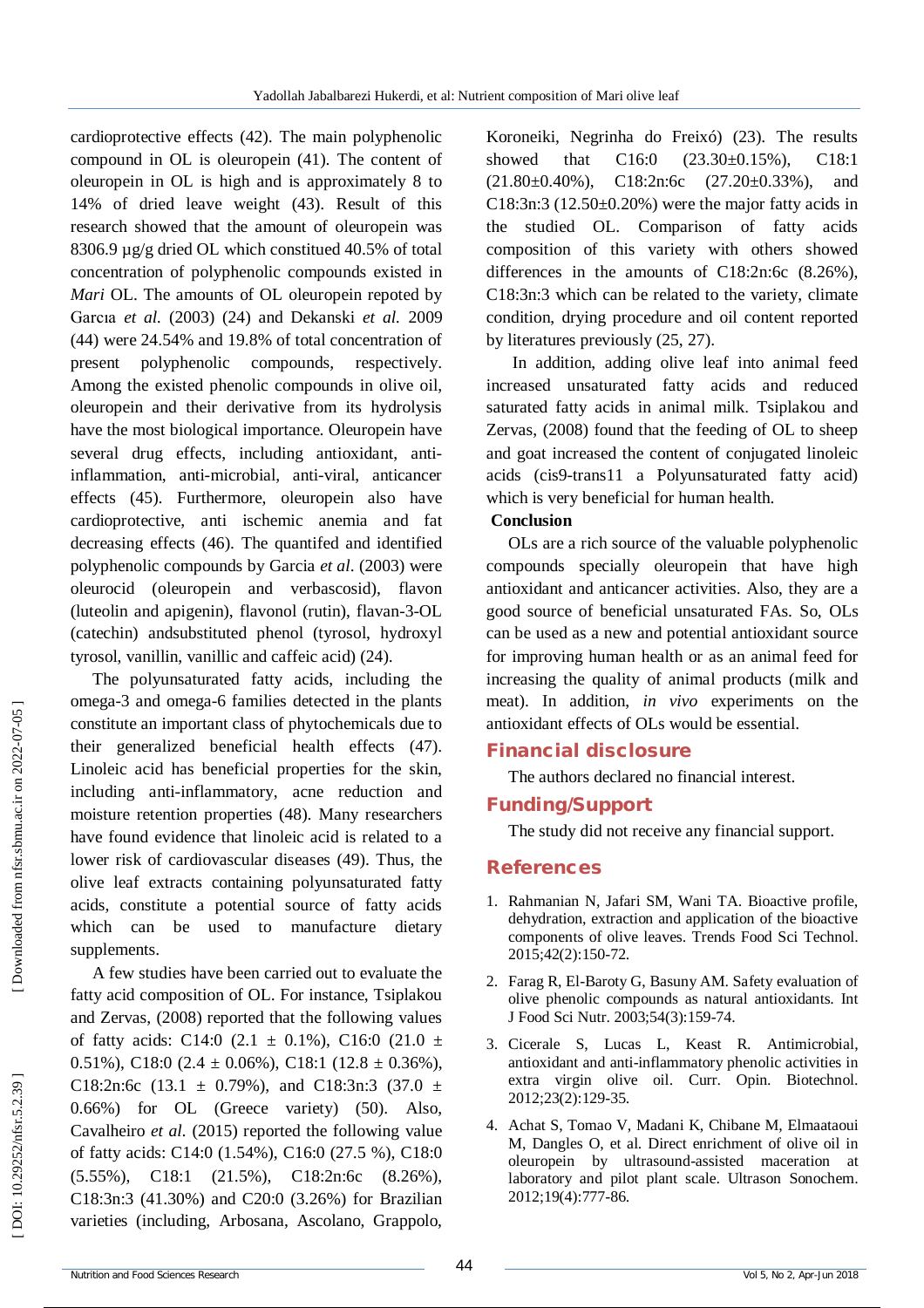- 5. Mancebo -Campos V, Salvador MD, Fregapane G. Antioxidant capacity of individual and combined virgin olive oil minor compounds evaluated at mild temperature (25 and 40 C) as compared to accelerated and antiradical assays. Food Chem. 2014;150:374 -81.
- 6. Carrera -González M, Ramírez -Expósito M, Mayas M, Martínez-Martos J. Protective role of oleuropein and its metabolite hydroxytyrosol on cancer. Trends Food Sci Technol. 2013;31(2):92 -9.
- 7. Fuentes E, Palomo I. Antiplatelet effects of natural bioactive compounds by multiple targets: Food and drug interactions. J Funct Foods. 2014;6:73 -81.
- 8. Rubió L, Serra A, Macià A, Piñol C, Romero M -P, Motilva M -J. In vivo distribution and deconjugation of hydroxytyrosol phase II metabolites in red blood cells: a potential new target for hydroxytyrosol. J Funct Foods. 2014;10:139 -43.
- 9. Sepporta MV, Fuccelli R, Rosignoli P, Ricci G, Servili M, Morozzi G, et al. Oleuropein inhibits tumour growth and metastases dissemination in ovariectomised nude mice with MCF -7 human breast tumour xenografts. J Funct Foods. 2014;8:269 -73.
- 10.Camo J, Beltrán JA, Roncalés P. Extension of the display life of lamb with an antioxidant active packaging. Meat Sci. 2008;80(4):1086 -91.
- 11. Erbay Z, Icier F. The importance and potential uses of olive leaves. Food Rev Int. 2010;26(4):319 -34.
- 12. D'Arrigo M, Hoz L, Lopez -Bote C, Cambero I, Pin C, Ordonez J. Effect of dietary linseed oil on pig hepatic tissue fatty acid composition and susceptibility to lipid peroxidation. Nutr Res. 2002;22(10):1189 -96.
- 13. Abbeddou S, Rischkowsky B, Richter E, Hess H, Kreuzer M. Modification of milk fatty acid composition by feeding forages and agro -industrial byproducts from dry areas to Awassi sheep. J Dairy Sci. 2011;94(9):4657 -68.
- 14.Botsoglou E, Govaris A, Christaki E, Botsoglou N. Effect of dietary olive leaves and/or α -tocopheryl acetate supplementation on microbial growth and lipid oxidation of turkey breast fillets during refrigerated storage. Food Chem. 2010;121(1):17 -22.
- 15. AOAC Official Method 926.12. Moisture and Volatile Matter In Oils and Fats. (2000).
- 16. AOAC Official Method 942.05., *Determination of ash* in animal feed. (2000).
- 17. AOAC Official Method 2001.11 Protein (crude) in animal feed, forage (plant tissue), grain and oilseeds. AOAC International Gaithersburg, MD; 2009.
- 18. Thiex NJ, Anderson S, Gildemeister B. Crude fat, diethyl ether extraction, in feed, cereal grain, and forage (Randall/Soxtec/submersion method): Collaborative study. J AOAC Int. 2003;86(5):888 -98.
- 19. Van Soest Pv, Robertson J, Lewis B. Methods for dietary fiber, neutral detergent fiber, and nonstarch

polysaccharides in relation to animal nutrition. J Dairy Sci. 1991;74(10):3583-97.

- 20.Council I. Determination of biophenols in olive oils by HPLC. COI.
- 21. Arabshahi -D S, Devi DV, Urooj A. Evaluation of antioxidant activity of some plant extracts and their heat, pH and storage stability. Food Chem. 2007;100(3):1100 -5.
- 22. Mohammed S, Manan FA. Analysis of total phenolics, tannins and flavonoids from Moringa oleifera seed extract. J Chem Pharm Res. 2015;7(1):135 -7.
- 23.Cavalheiro CV, Picoloto RS, Cichoski AJ, Wagner R, de Menezes CR, Zepka LQ, et al. Olive leaves offer more than phenolic compounds –Fatty acids and mineral composition of varieties from Southern Brazil. Ind Crops Prod. 2015;71:122 -7.
- 24 . Garcı́a AMn, Moumen A, Ruiz DY, Alcaide EM. Chemical composition and nutrients availability for goats and sheep of two -stage olive cake and olive leaves. Anim. Feed Sci. Technol. 2003;107(1):61 -74.
- 25. Molina -Alcaide E, Yáñez -Ruiz D. Potential use of olive by -products in ruminant feeding: A review. Anim. Feed Sci. Technol. 2008;147(1):247 -64.
- 26. El -Adawy TA, Taha KM. Characteristics and composition of different seed oils and flours. Food chem. 2001;74(1):47 -54.
- 27. Delgado -Pertı́ñez M, Gómez -Cabrera A, Garrido A. Predicting the nutritive value of the olive leaf (Olea europaea): digestibility and chemical composition and in vitro studies. Anim. Feed Sci. Technol. 2000;87(3):187 -201.
- 28. Martín -García A, Molina -Alcaide E. Effect of different drying procedures on the nutritive value of olive (Olea europaea var. europaea) leaves for ruminants. Anim. Feed Sci. Technol. 2008;142(3):317 -29.
- 29. Abaza L, Youssef NB, Manai H, Haddada FM, Methenni K, Zarrouk M. Chétoui olive leaf extracts: influence of the solvent type on phenolics and antioxidant activities. grasas y aceites. 2011;62(1):96 - 104.
- 30. Teleszko M, Wojdyło A. Comparison of phenolic compounds and antioxidant potential between selected edible fruits and their leaves. J Funct Foods. 2015;14:736 -46.
- 31. Tattini M, Galardi C, Pinelli P, Massai R, Remorini D, Agati G. Differential accumulation of flavonoids and hydroxycinnamates in leaves of Ligustrum vulgare under excess light and drought stress. New Phytol. 2004;163(3):547 -61.
- 32. Abbeddou S, Rihawi S, Hess H, Iñiguez L, Mayer A, Kreuzer M. Nutritional composition of lentil straw, vetch hay, olive leaves, and saltbush leaves and their digestibility as measured in fat -tailed sheep. Small Rumin Res. 2011;96(2):126 -35.